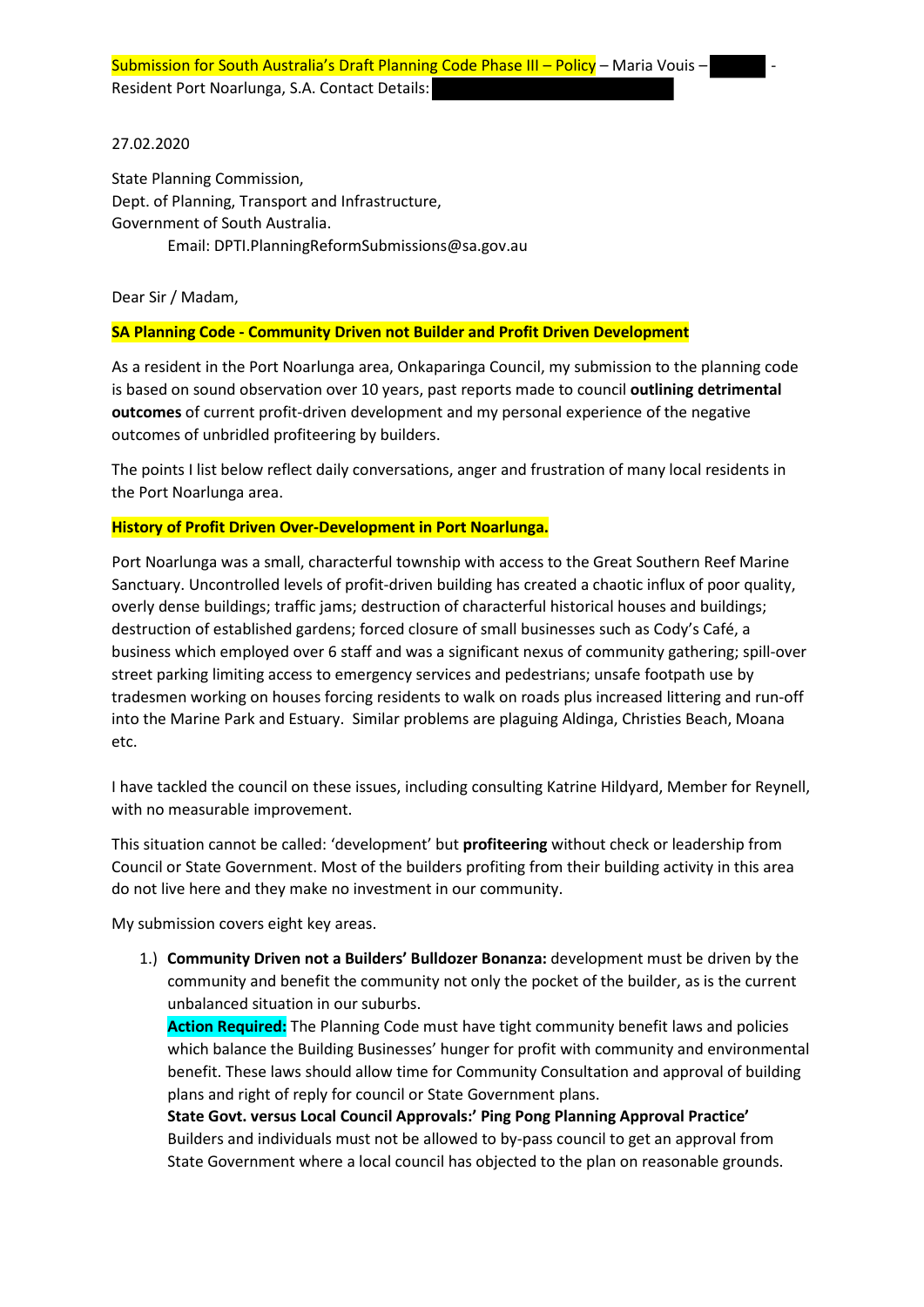This is the current practice in our suburb and the result is multi-story buildings the community does not want and which destroy character and amenity in Port Noarlunga.

2.) **Transparency of Building Plans and Time for Community Consultation**: proposed residential and commercial building plans must be easily accessible on government Internet sites and published in local newspapers, well ahead of start of build, allowing opportunity for community consultation.

> **Action Required:** the code must mandate accessible, timely advice to residents on proposed residential and commercial buildings and embed residents' right of reply in policies.

## 3.) **Quarantine Green Space in Urban Areas – Mandated to Benefit Community Mental Health:**

- a. Scientific evidence shows a clear relationship between urban green space and community mental health. There are multiple references, one is provided below:
	- i. Reference: Associate Professor Marco Amati RMIT, [https://www.abc.net.au/radionational/programs/lifematters/how-to](https://www.abc.net.au/radionational/programs/lifematters/how-to-increase-the-green-in-our-urban-spaces/11157184)[increase-the-green-in-our-urban-spaces/11157184](https://www.abc.net.au/radionational/programs/lifematters/how-to-increase-the-green-in-our-urban-spaces/11157184)
- b. No green space allocation has been made by Onkaparinga council for the Port Noarlunga area in the last 10 years, bar the Anderson Avenue Park which was forced on the council by the South Coast Forum: a community action group. (To the best of my knowledge.)

**Action Required: Quarantine large areas of quality land** for green space, parks etc. This must be mandatory in council and state planning.

There should be a **scientifically based ratio of quarantined natural space and green space** built into all urban development and policed through planning departments.

## **4.) Environmentally Sustainable Development Supporting Pollinating Birds and Bees and Permeable Surfaces in residential and commercial building sites.**

I observe that virtually all non-owner builder houses and commercial buildings have torn down established gardens and cemented entire blocks. This is environmentally damaging.

#### **Damage caused includes:**

- 1. Increased run-off into the Marine Sanctuary because rain cannot soak into the ground.
- 2. Decreased pollination by birds and bees due to fewer flowering shrubs and trees.

**Action Required: Retention of Established Gardens**: Builders must be obliged to retain established trees and gardens and not cover an entire block in cement as is the current practice. A good architect and building plan can accommodate this.

**Mandating and Increasing the area of Permeable Surfaces** on Housing and Building Sites to improve run off and greening of urban areas.

**Rejecting subsequent applications by homeowners and builders to cement over gardens** and land, as this is *a 'cement by stealth'* approach which worsens the permeable surface situation.

**Budgeting by councils and State Government for staff to monitor and audit** builders for permeable surface and garden retention.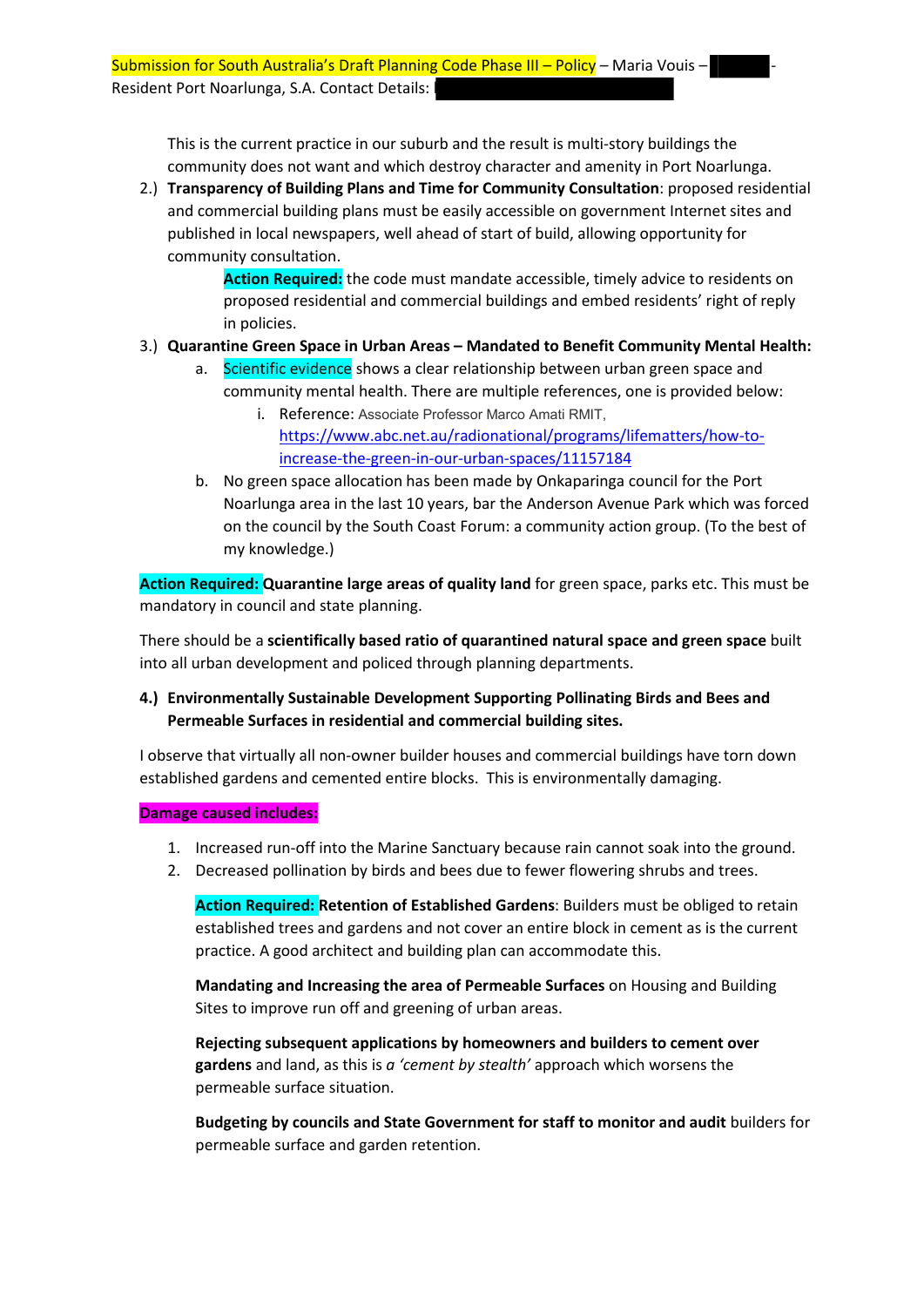**Rejection of building plans where established garden and permeable surface coverage is environmentally damaging.**

**Quarantine** large areas of quality land for green space, parks etc.

5.) **Parking in streets: spill over parking due to Poor Garaging Design:** Inadequate garaging in housing plans pushes cars onto streets. Buildings and planners must be obliged to plan and build appropriate garaging, not the current tiny toy sized garages.

**Action Required: Councils and State Government must reject Housing plans which deliberately minimise garaging** in order to create the illusion of a larger house and therefore more marketable and greater profit the builder.

## **6.) Retention of Historical Character of a Suburb**

Places such as Port Noarlunga and Willunga are historically significant townships. Many heritage style houses and buildings have been summarily demolished without consultation of the community.

Other buildings, multi-story commercial and residential buildings which are clearly out of character of the area have been approved by the State Government. This dilutes the character and community cohesion of a township. Many people voice their disappointment and dismay at the speed and destruction occurring in our locality.

Currently in Port Noarlunga, historical buildings will be destroyed to make way for multi-story commercial enterprises. The plans are not easily accessible and the community was is not consulted.

**Action Required:** Councils, State Government, Builders and individuals must make plans known to the community, particularly where the proposed new building conflicts with historical character of a township.

Community consultation prior to destruction of older, historical buildings and houses.

Housing and building plans to be carefully assessed for architectural and design sympathy for existing houses and other buildings, with rejections of poorly designed or ubiquitous, cheaply designed projects.

Time and right of reply from the community must be part of this process.

7.) **Over Densification and Over Population in Marine Park and Outlying Suburbs which border Natural Assets.** – e.g. Port Noarlunga, Aldinga etc. Urban density is not appropriate for nature sanctuaries in this area which is part of the Fleurieu Peninsula. It should be limited to suburbs closer to the city.

The current over-densification of residential building, 3 or 4 x 250m Square blocks close to a Marine Sanctuary, including the proliferation of inappropriate business activity has resulted in overpopulation of this area.

#### **Current damaging issues are:**

1. Unpoliced and Unsafe use of a proliferation of Jet Ski's and Boats within the sanctuary – posing a threat to human and marine life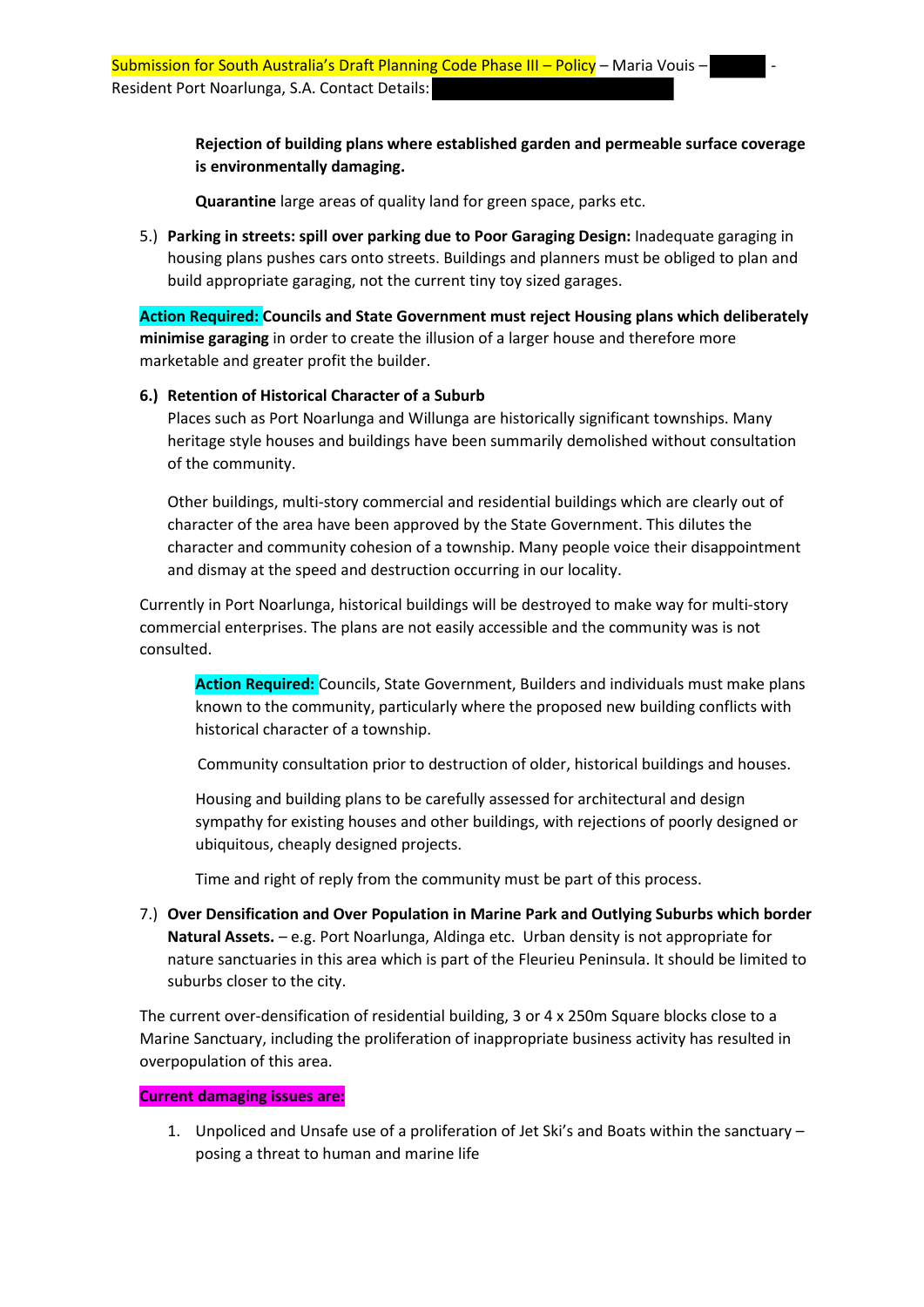- 2. Littering of broken glass and plastics and plastic straws from new businesses such as Copenhagen Icecream and Horta's Beach Bar.
- 3. Increased Commuting of Residents and CO2 Emissions into Estuary and Marine Park and degraded air quality.

**Action Required:** rezoning these and other outlying suburban areas bordering natural parks, estuaries and Marine parks as inappropriate for urban infill development.

Page | 4

Increasing block size allocation to 500 square per building to encourage owner builders and families not business and profit-driven builders.

# **9. Uncontrolled Abuse of Public Footpaths by Builders and Contractors Plus Neglect of Safety Signage and Protocols.**

Builders and their contractors routinely use public footpaths as their work benches, park on both sides of the street where they are working and neglect to put up safety signs advising motorists of work in progress and speed limits.

As a result pedestrians, older residents using 'gofers', mothers with prams and children are forced to walk in the middle of the road and dodge oncoming traffic.

Council will not respond to call outs by residents complaining about these practices as they do not have delegated staff for this task. They routinely pass on the query to rangers who rarely attend to complaints due to the rangers' workload.

Builders rarely put Site Supervisor's contact details on building site fencing, so it is impossible to contact them directly.

**Action Required: These issues should be attended to at contract point and embedded into each builder's and contractor's contract.**

**Additional budget for staff should to be appointed to council to monitor and audit site safety practices, in real time as they occur.**

**Site Supervisor's and Builders' contact details must be visibly displayed on building sites, and this needs to be embedded in Planning Code and each individual building contract.**

The current explosion of building and demolition in Port Noarlunga and surrounding beach side suburbs in the Onkaparinga Council Area is less progress than it is a profit party and bulldozer orgy.

Tighter controls on building practices and abuses, reflecting community benefit, environmental care long-term, respect of historical character, urban sustainability and amenity must be entrenched into the code. A protocol of spot check audits and appropriate fines could then be enacted.

Please show some leadership.

I would also like a detailed, non-bureaucratic response to the points I have made as the time investment was considerable.

If you have any queries regarding any of the points above, please email me on the address below.